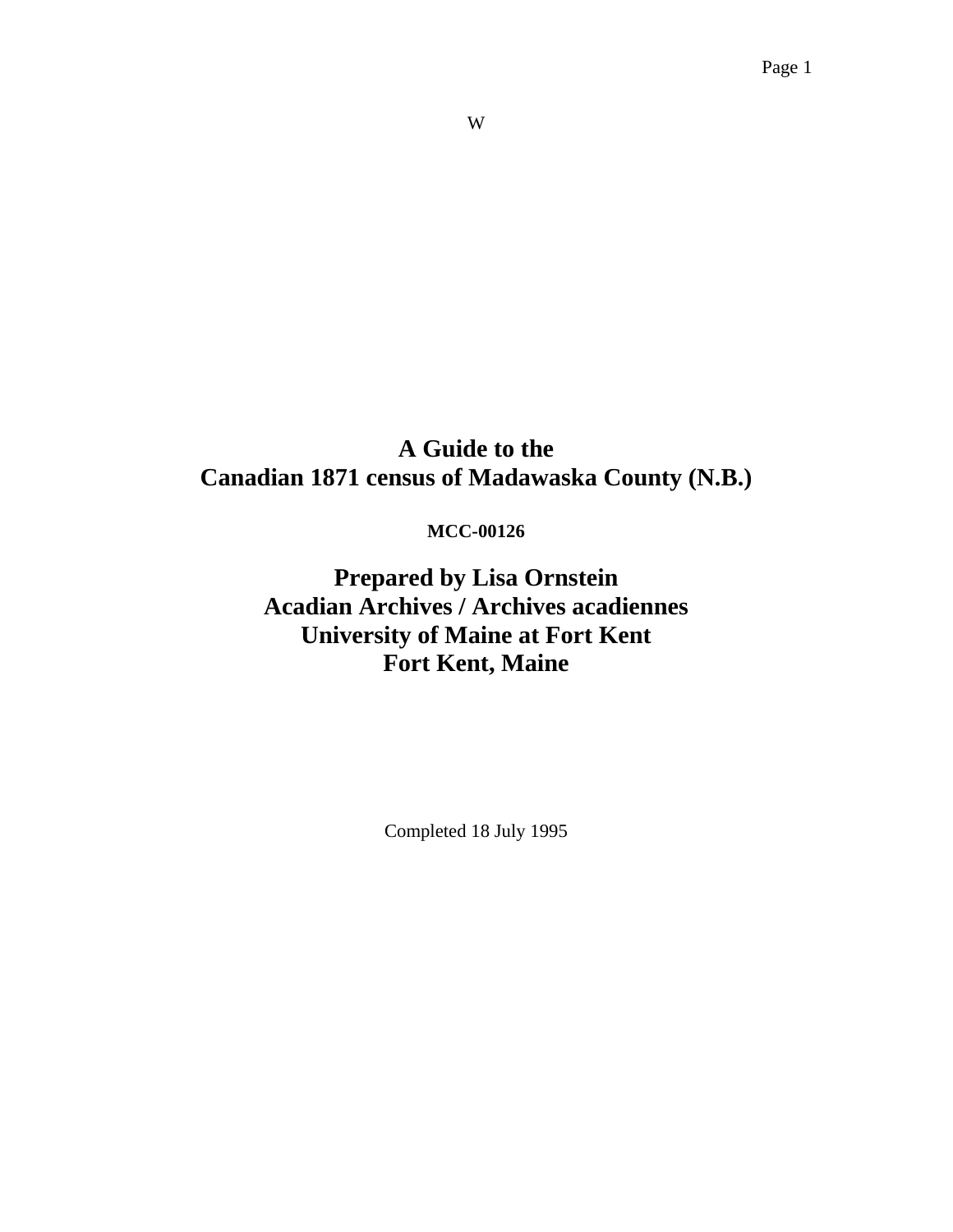## **Table of Contents**

| <b>Summary Information</b> |   |
|----------------------------|---|
| Scope and Content Note     | 3 |
| <b>Historical Note</b>     | 3 |
| Access to the Collection   | 3 |
| Provenance                 | 3 |
| <b>Table of Contents</b>   | 4 |

## **Canadian 1871 census of Madawaska County (N.B.) Summary Information**

*Collection Title:* Canadian 1871 census of Madawaska County (N.B.)

*Citation:* Canadian 1871 census of Madawaska County (N.B.), MCC-00126, Acadian Archives / Archives acadiennes, University of Maine at Fort Kent

*Accession Number:* MCC: 95-00126 *Shelf List Number(s):* F90-91

*Provenance:* The original microfilm was produced by the National Archives of Canada. This copy was purchased from Xebec Imaging Services, Inc.

*Access:* No restrictions.

*Date Range:* 1871

*Physical Characteristics/Condition:* 35mm microfilm, positive

*Quantity:* 2 rolls

*Guide Prepared by:* Lisa Ornstein, July 1995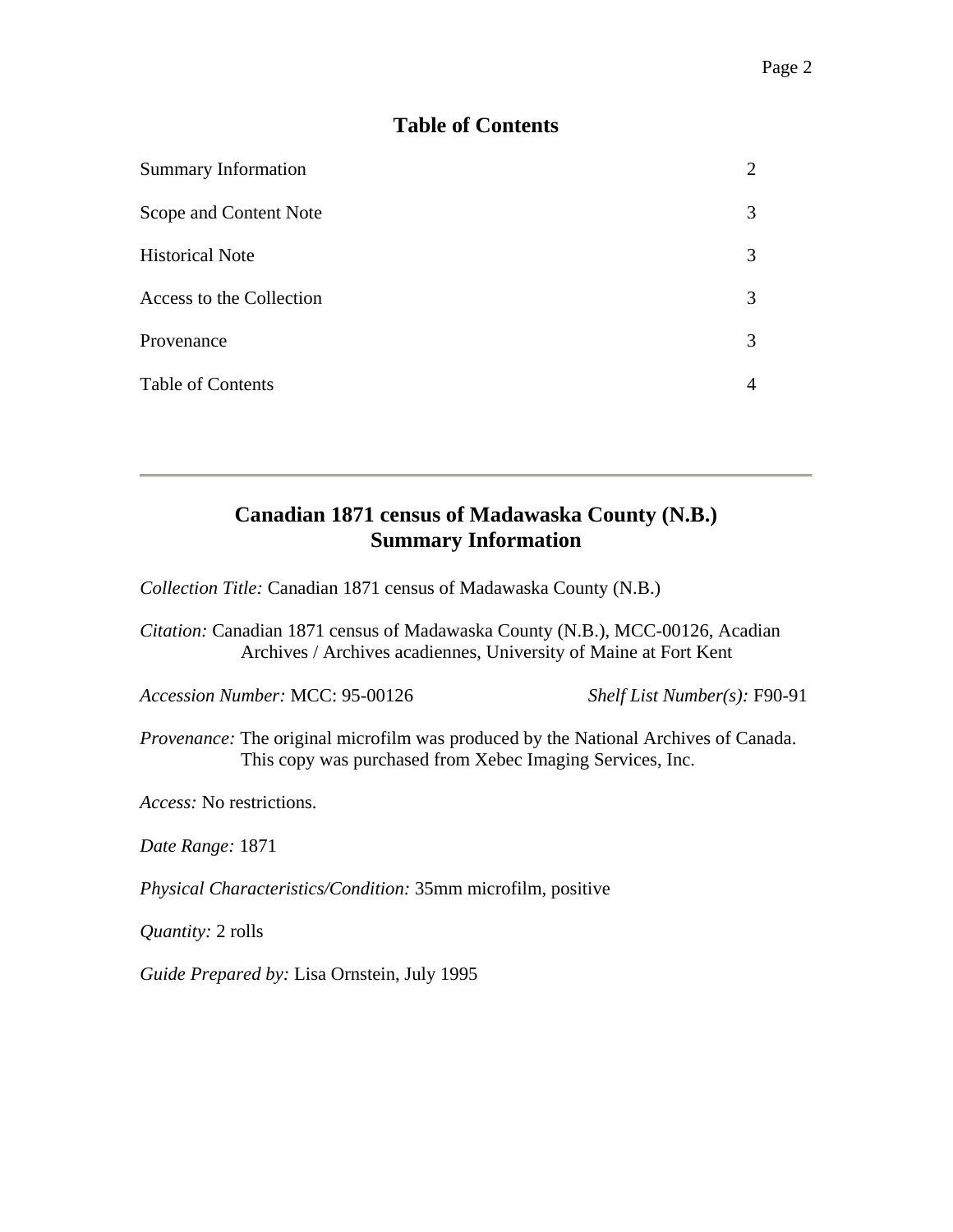Introduction. These two microfilms are part of a series documenting the 1871census conducted in New Brunswick. The Acadian Archives/Archives acadiennes purchased these particular rolls because they contain data about settlements on the Canadian side of the Upper Saint John Valley. This particular roll also contains census information from the other regions of New Brunswick.

Scope and Content Note. These microfilms contain a nominal enumeration of the 1871 population of the parishes forming present-day Madawaska County, New Brunswick. The microfilms also contain 1871 census information for Carleton, Restigouche, and Gloucester Counties, New Brunswick.

Historical Note. The first nominal census for New Brunswick was taken in 1851. Since that time enumerations have been taken at ten year intervals. Names appear in the order of residence visited by the enumerator. Census records include name, age, nativity, religion, occupation, and relationship to head of household.

 Madawaska County was created in 1873. At the time of the 1871 census, the territory included in present-day Madawaska County comprised four civil parish divisions of Victoria County: Madawaska, Saint Basile, Saint Francis and Saint Leonard. Present-day Saint Jacques and Saint Hilaire were part of Madawaska parish, and Sainte Anne was part of Saint Leonard and Saint Basile parishes.

Use Note. The census information for Victoria County (present-day Madawaska County, New Brunswick) is located approximately one-fourth of the way through roll F90 and at the beginning of roll F91. As an aid to the user, the number of frames per parish for Victoria County is specified in the table of Contents which follows this section.

Access. There are no restrictions on access to this collection.

Provenance. The Archives purchased this microfilm edition from Xebec Imaging Services, Inc. The original of these films were produced by the National Archives of Canada [Ottawa: Xebec Imaging, 1989, rolls C-10385 and C-10386].